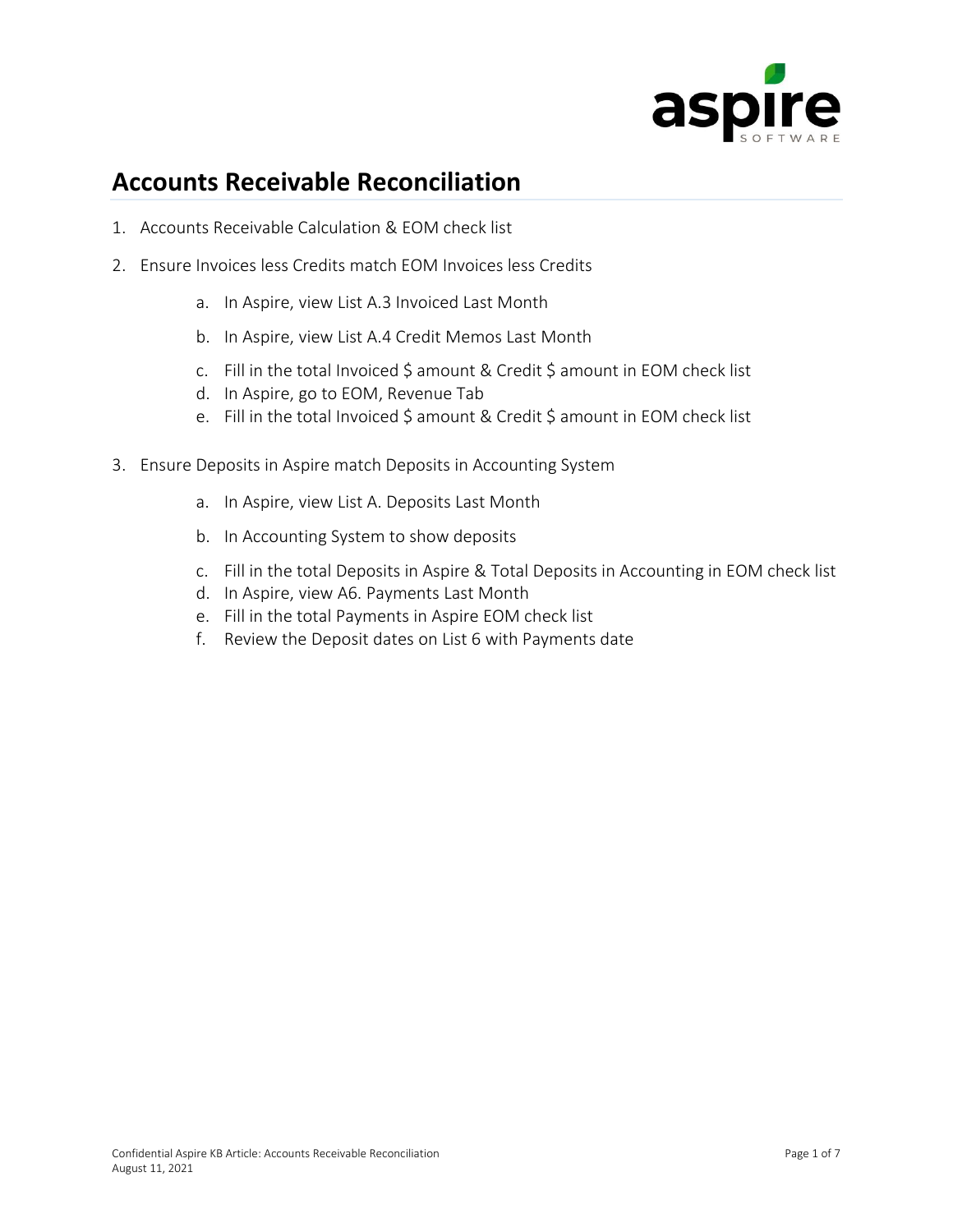

### **1. Accounts Receivable Calculation**

#### **Accounts Receivable calculation is simply shown as below:**

| <b>Beginning Balance</b> | \$  | 255,393.84 | Prior month end A/R Aging in Aspire                  |
|--------------------------|-----|------------|------------------------------------------------------|
| Plus: Invoiced           | $+$ | 387.031.93 | A <sub>3</sub>                                       |
| Less: Credits            |     | 2,463.94   | A4                                                   |
| Less: Deposits           |     | 297,199.49 | A5                                                   |
| <b>Ending Balance</b>    |     | 342,762.34 | Current month end A/R Aging in Aspire                |
| <b>Ending Balance</b>    |     |            | 351,712.06 Current month end A/R in Accounting       |
| <b>Difference</b>        |     |            | 8,949.72 Ending Balances do not match by this amount |

Below is the Accounts Receivable portion of the EOM check list. If everything on this list is filled and reconciled, the only difference between the A/R balances in Aspire and the Accounting System would be the difference between Deposits and Payments.

| Validate<br><b>Invoiced Total</b> |    | Obtain Invoiced last month \$ amount less Credits last month from Invoicing Icon, Compare that total to<br>EOM Revenue tab Invoices less Credits. Make sure totals are the same. | Monthly              |
|-----------------------------------|----|----------------------------------------------------------------------------------------------------------------------------------------------------------------------------------|----------------------|
|                                   | ΑЗ | Invoiced Last Month (Invoicing Icon/Invoices-'Invoiced Last Month')                                                                                                              | <i><b>\$0.00</b></i> |
|                                   | Α4 | Less Credits (Invoicing Icon/Payments-'Credits Last Month')                                                                                                                      | \$0.00               |
|                                   |    | <b>Total Equals</b>                                                                                                                                                              | \$0.00               |
|                                   |    | EOM Invoices (Reports Icon/Standard Reports/End of Month-Debit column for A/R-Invoices to Sales Tax)                                                                             | \$0.00               |
|                                   |    | EOM Credits (Reports Icon/Standard Reports/End of Month-Debit column for A/R-Invoices to Sales Tax)                                                                              | \$0.00               |
|                                   |    | <b>Total Equals - Should be same as above</b>                                                                                                                                    | \$0.00               |
|                                   |    | Difference (If there is a difference, are any Invoices in pending status?)                                                                                                       | \$0.00               |
| Validate<br><b>Deposits</b>       |    | Obtain Deposits last month from Invoicing Icon. Compare that to Deposits sent to accounting system for<br>the month. Make sure totals are the same.                              | Monthly              |
|                                   | A5 | <b>Deposits in Aspire (Invoicing Icon/Deposits-'Deposits Last Month')</b>                                                                                                        | <i><b>\$0.00</b></i> |
|                                   |    | Deposits in Accounting System for 'Aspire System' Customer                                                                                                                       | \$0.00               |
|                                   |    | Deposit Difference (This should be -0-. If not, review both systems for differences & fix)                                                                                       | \$0.00               |
|                                   | A6 | Payments in Aspire (Invoicing Icon/Payments - 'Payments Last Month))                                                                                                             | <i><b>SO.OO</b></i>  |
|                                   |    | Difference between Deposits in Aspire & Payments in Aspire**                                                                                                                     | \$0.00               |
|                                   |    | (**If there is a difference between Aspire Payment & deposit date A/R Aging will not match)                                                                                      |                      |
|                                   |    | (Make any differences are just month differences between payments & deposits)                                                                                                    |                      |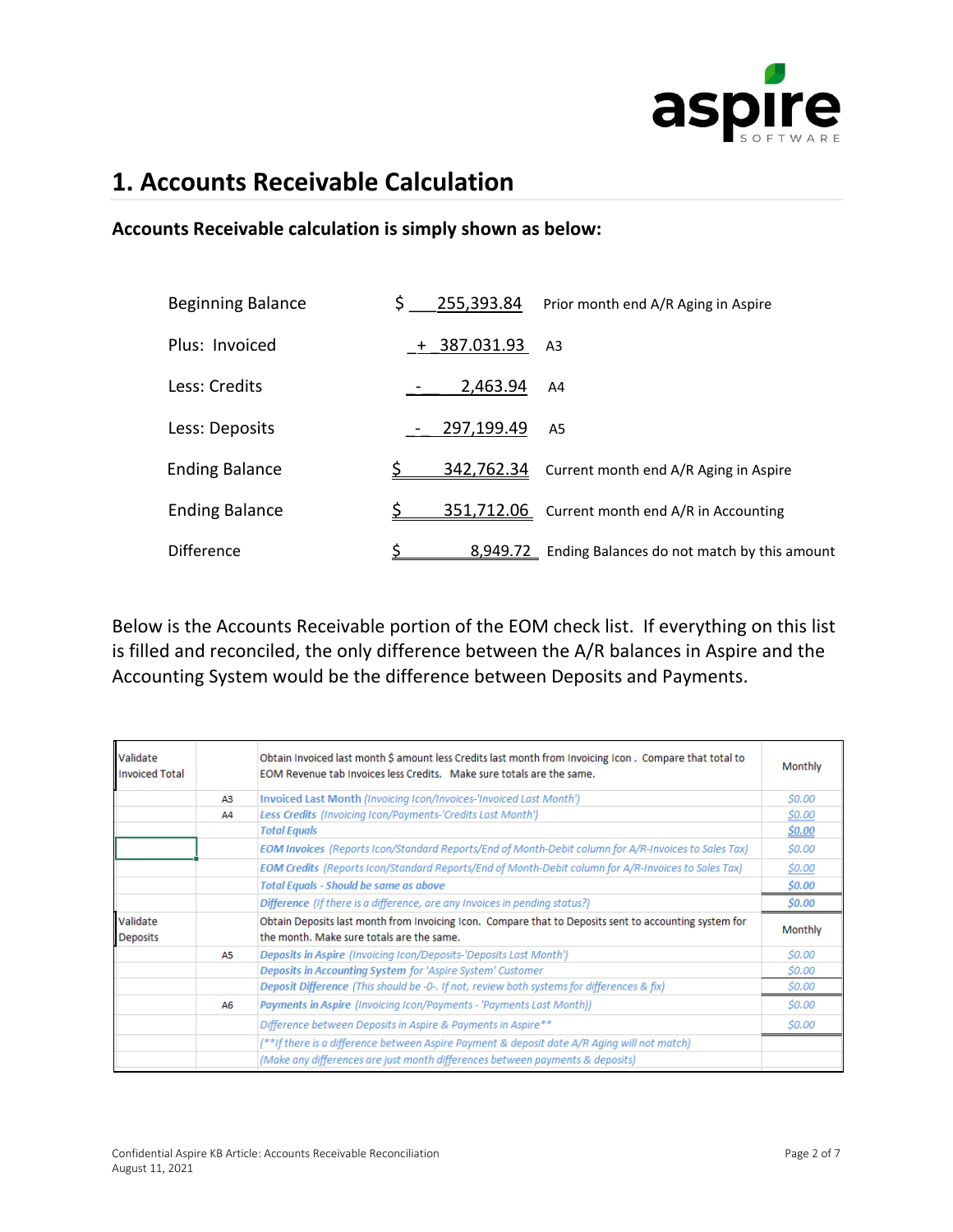

## **2. Ensure Invoices less Credits match EOM Invoices less Credits**

2a – In Aspire, view List A3. Invoiced Last Month (Go to Invoicing Icon, Invoices).

| 一<br>$\bullet$ | Q Search<br>(Invoice Date: Last Month O)  | the control of the control of the<br>一击<br>証<br>$^{\rm{m}}$<br>#A3 - Invoiced Last Mont<br>$\mathbf{a}$ | $\checkmark$         |                                      |                         |
|----------------|-------------------------------------------|---------------------------------------------------------------------------------------------------------|----------------------|--------------------------------------|-------------------------|
| Q              | $III$ INVOICE BATCH STATUS $\otimes$<br>目 |                                                                                                         |                      |                                      |                         |
| 曽              | <b>GROUP</b><br>ᆚ                         | <b>COMPANY NAME</b>                                                                                     | <b>PROPERTY NAME</b> | INVOICE NU $1 \uparrow$ INVOICE DATE | AMOUNT INVOICE BAT 2 1  |
|                | <b>Totals</b>                             |                                                                                                         |                      | a                                    | \$5,938,646.77          |
| 围              | <b>SENT</b><br>$\vee$                     | (2500)                                                                                                  |                      |                                      | \$5,938,646.77          |
| 岨              |                                           |                                                                                                         |                      | 193!<br>07/01/2021                   | \$0.00<br><b>SENT</b>   |
| $\bullet$      |                                           |                                                                                                         |                      | 07/01/2021<br>- 55                   | \$743.00<br><b>SENT</b> |

2b – In Aspire, view List A4. Credit Memos Last Month (Go to Invoicing Icon, Payments).

|                | <b>Invoice Batches</b><br><b>Invoicing Assistant</b>                                                                             | Receivables<br>Invoices                | Payments<br><b>Log Event</b><br>Deposits | <b>Electronic Payment Log</b>          |                          |          |
|----------------|----------------------------------------------------------------------------------------------------------------------------------|----------------------------------------|------------------------------------------|----------------------------------------|--------------------------|----------|
| $\blacksquare$ | $\Box$<br>毎<br>$\left\lceil -4\frac{1}{4}\right\rceil$<br>Q Search<br>(Payment Type: Credit Memo O) (Payment Date: Last Month O) | 孟<br>#A4 - Credit Memos Last           | $\checkmark$                             |                                        |                          |          |
| $\alpha$       | [m] Drag here to set row groups                                                                                                  |                                        |                                          |                                        |                          |          |
| ⋍              | $\Box$<br><b>ELEC PMT STATUS</b>                                                                                                 | CREDIT MEM + PAYMENT DATE COMPANY NAME |                                          | <b>CONTACT NAME</b>                    | PAYMENT AMO REMAINING AM |          |
|                | Totals                                                                                                                           |                                        |                                          | b                                      | \$207.113.99             | \$485.47 |
| 画              | N/A                                                                                                                              | 9449<br>07/01/21                       | Primerica Group                          | ATTN: AP Moccasin Wallow Holdings, LLC | \$808.00                 | \$0.00   |
| æ              | O<br>N/A                                                                                                                         | 9450<br>07/01/21                       | Primerica Group                          | Donya Beckman                          | \$1,047.00               | \$0.00   |
| ÷              | O<br>N/A                                                                                                                         | 9515<br>07/02/21                       | Lernar Homes LLC                         | Patricia Llama                         | \$15.00                  | \$0.00   |
|                |                                                                                                                                  |                                        |                                          |                                        |                          |          |

### 2c -Fill in the total Invoiced \$ amount (a) and total Credit \$ amount (b) in the EOM check list as shown below.

| Validate<br>Invoiced<br>Total | List           | Obtain Invoiced last month \$ amount less Credits last month from Invoicing Icon.<br>Compare that total to EOM Revenue tab Invoices less Credits. Make sure totals<br>are the same. | Monthly                     |
|-------------------------------|----------------|-------------------------------------------------------------------------------------------------------------------------------------------------------------------------------------|-----------------------------|
|                               | A <sub>3</sub> | <b>Invoiced Last Month (Invoicing Icon/Invoices-'Invoiced Last Month')</b><br>a                                                                                                     | \$387,031.93                |
|                               | A4             | <b>Less Credits</b> (Invoicing Icon/Payments-'Credits Last Month')<br><b>Total Equals</b>                                                                                           | $-2,463.94$<br>\$384,567.99 |
|                               |                | <b>EOM Invoices</b> (Reports Icon/Standard Reports/End of Month-Debit column for A/R-<br><b>Invoices to Sales Tax)</b>                                                              | \$381,031.87                |
|                               |                | <b>EOM Credits</b> (Reports Icon/Standard Reports/End of Month-Debit column for A/R-<br><b>Invoices to Sales Tax)</b>                                                               | $-2,463.94$                 |
|                               |                | <b>Total Equals - Should be same as above</b>                                                                                                                                       | \$384,567.99                |
|                               |                | <b>Invoice/Credits Difference (If there is a difference, are any Invoices in pending</b><br>status?)                                                                                | \$0.00                      |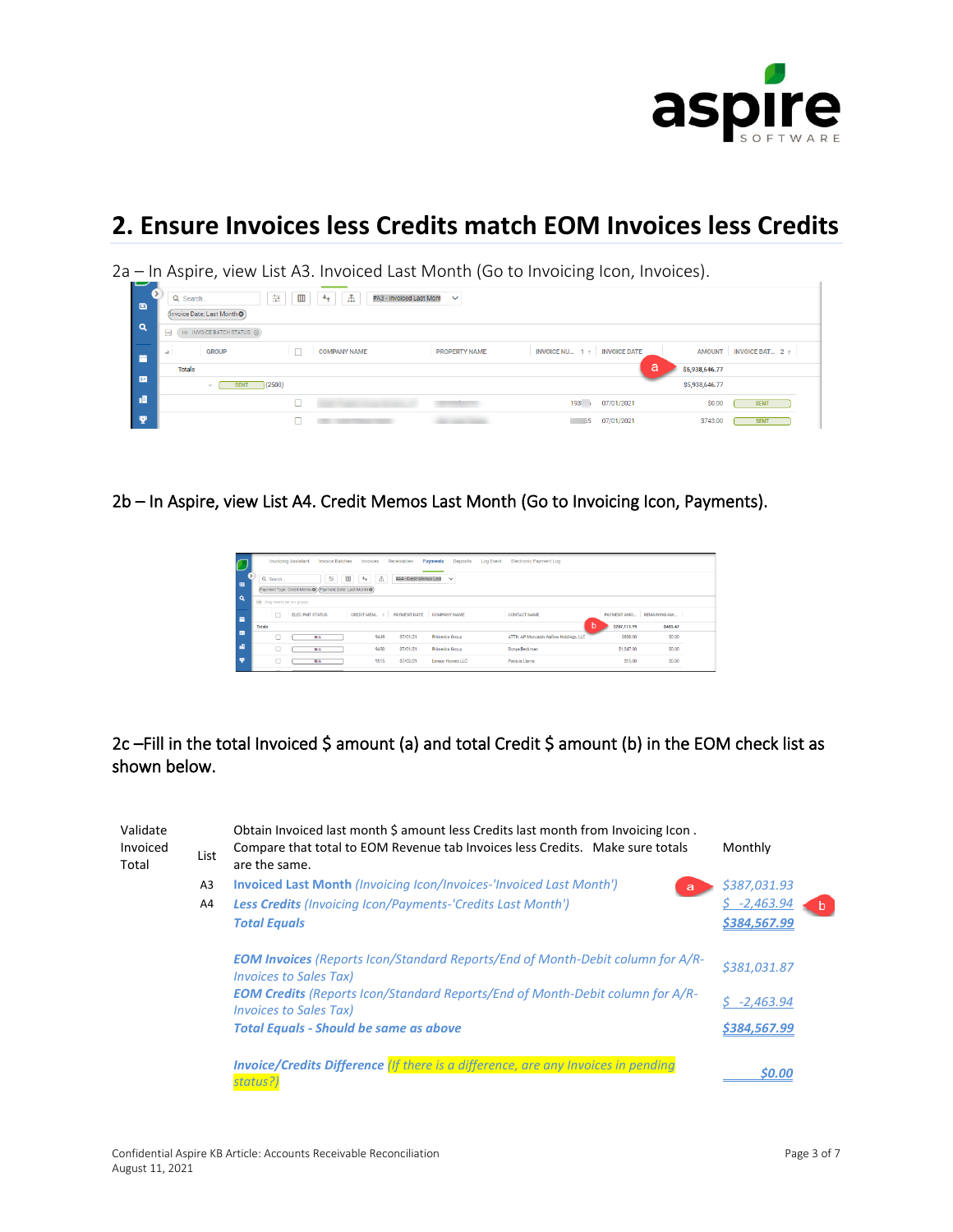



#### 2d –In Aspire, go to End of Month, Revenue Tab. Date for the month reviewing.

Note: Sales tax portion of a Credit Memo will lower the sales tax payable \$ amount on the EOM. That portion of credit will not be included in the credit column of the credit memos.

#### 2e – Fill in the total Invoiced \$ amount (c) and total Credit \$ amount (d) in the EOM check list as shown below.

| Validate<br>Invoiced<br>Total | List | Obtain Invoiced last month \$ amount less Credits last month from Invoicing Icon.<br>Compare that total to EOM Revenue tab Invoices less Credits. Make sure totals<br>are the same. | Monthly      |
|-------------------------------|------|-------------------------------------------------------------------------------------------------------------------------------------------------------------------------------------|--------------|
|                               | A3   | <b>Invoiced Last Month (Invoicing Icon/Invoices-'Invoiced Last Month')</b>                                                                                                          | \$387,031.93 |
|                               | A4   | <b>Less Credits</b> (Invoicing Icon/Payments-'Credits Last Month')                                                                                                                  | $$-2,463.94$ |
|                               |      | <b>Total Equals</b>                                                                                                                                                                 | \$384,567.99 |
|                               |      | <b>EOM Invoices</b> (Reports Icon/Standard Reports/End of Month-Debit column for A/R-<br><b>Invoices to Sales Tax)</b>                                                              | \$381.031.87 |
|                               |      | <b>EOM Credits</b> (Reports Icon/Standard Reports/End of Month-Debit column for A/R-<br><b>Invoices to Sales Tax)</b>                                                               | $-2,463.94$  |
|                               |      | <b>Total Equals - Should be same as above</b>                                                                                                                                       | \$384,567.99 |
|                               |      | <b>Invoice/Credits Difference</b> (If there is a difference, are any Invoices in pending<br>status?)                                                                                | \$0.00       |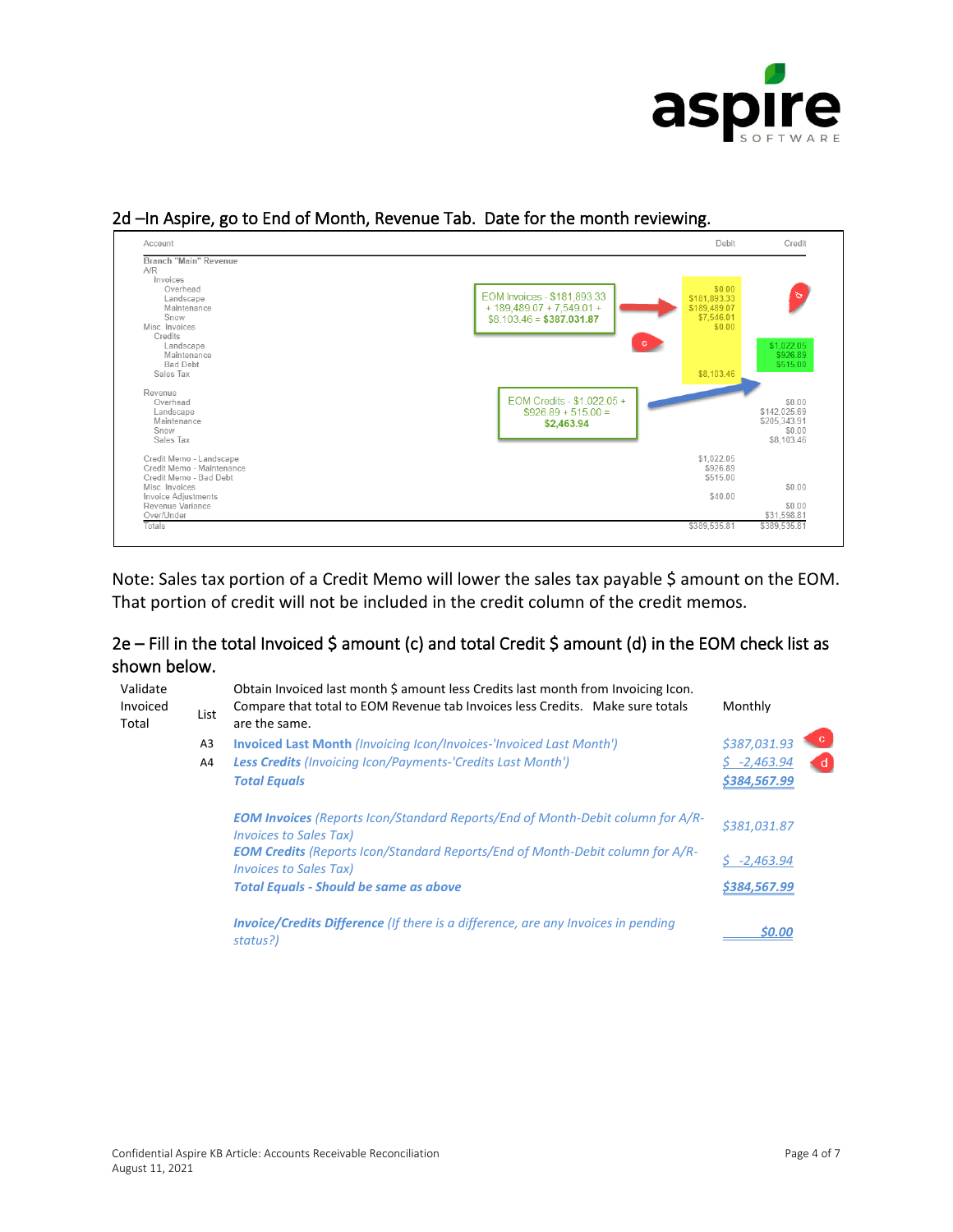

# **3. Ensure Deposits in Aspire match Deposits in Accounting System**

3a – In Aspire, view List A5. Deposits Last Month (Go to Invoicing Icon, Deposits).

| C        | <b>Invoicing Assistant</b>                                               | <b>Invoice Batches</b><br>Invoices         | Receivables<br>Payments          | <b>Deposits</b> | <b>Log Event</b>      | <b>Electronic Payment Log</b> |                               |  |
|----------|--------------------------------------------------------------------------|--------------------------------------------|----------------------------------|-----------------|-----------------------|-------------------------------|-------------------------------|--|
| ு        | Q Search<br>Deposit Date: Last Month O                                   | Æ,<br>華<br>$^{\rm m}$<br>$\ast_{\uparrow}$ | #A5 - Deposits Last Mon X $\vee$ |                 |                       |                               |                               |  |
| $\alpha$ | III DEPOSIT STATUS @<br>$\qquad \qquad \qquad \qquad \qquad \qquad \Box$ |                                            |                                  |                 |                       |                               |                               |  |
| <b>F</b> | <b>GROUP</b><br>$\mathbf{r}$                                             | <b>DEPOSIT DATE</b>                        | $1 \downarrow$ DEPOSIT STATUS    | $2 +$           | <b>DEPOSIT AMOUNT</b> |                               | # PAYMENTS ACCOUNTING MESSAGE |  |
|          | <b>Totals</b>                                                            |                                            |                                  |                 | \$23,137,177.53       | e<br>6,069                    |                               |  |
| 国        | $~\vee~$ New                                                             | (56)                                       |                                  |                 | \$5,385,926.26        | 684                           |                               |  |
| - all    |                                                                          | 07/30/21                                   | New                              |                 | \$49,298.32           | 25                            |                               |  |
| <b>Q</b> |                                                                          | 07/30/21                                   | New                              |                 | \$1,450.00            |                               |                               |  |
| <b>B</b> |                                                                          | 07/30/21                                   | New                              |                 | \$38,994.03           | $\overline{7}$                |                               |  |
| <b>e</b> |                                                                          | 07/30/21                                   | New                              |                 | \$79,260.56           | 10                            |                               |  |

3b – In Accounting System, go to a list that will show deposits last month (or month viewing) to see total deposits in the accounting system.

3c – Fill in the total Deposits in Aspire (e) and total Deposits from accounting system (f) in the EOM check list as shown below.

| Validate<br><b>Deposits</b> | Lists | Obtain Deposits last month from Invoicing Icon. Compare that to Deposits sent<br>to accounting system for the month. Make sure totals are the same. | Monthly                           |
|-----------------------------|-------|-----------------------------------------------------------------------------------------------------------------------------------------------------|-----------------------------------|
|                             | A5    | <b>Deposits in Aspire</b> (Invoicing Icon/Deposits-'Deposits Last Month')<br><b>Deposits in Accounting System for 'Aspire System' Customer</b>      | \$297,199.49<br>e<br>\$288,249.77 |
|                             |       | <b>Deposit Difference</b> (This should be -0-. If not, review both systems for differences<br>& fix)                                                | 8,949.72                          |
|                             | A6    | <b>Payments in Aspire</b> (Invoicing Icon/Payments - 'Payments Last Month))                                                                         | \$288,249.72                      |
|                             |       | Difference between Deposits in Aspire & Payments in Aspire**                                                                                        | \$8,949.72                        |
|                             |       | (**If there is a difference between Aspire Payment & deposit date A/R Aging will<br>not match)                                                      |                                   |
|                             |       | (Make sure any differences are just month differences between payments &<br>deposits)                                                               |                                   |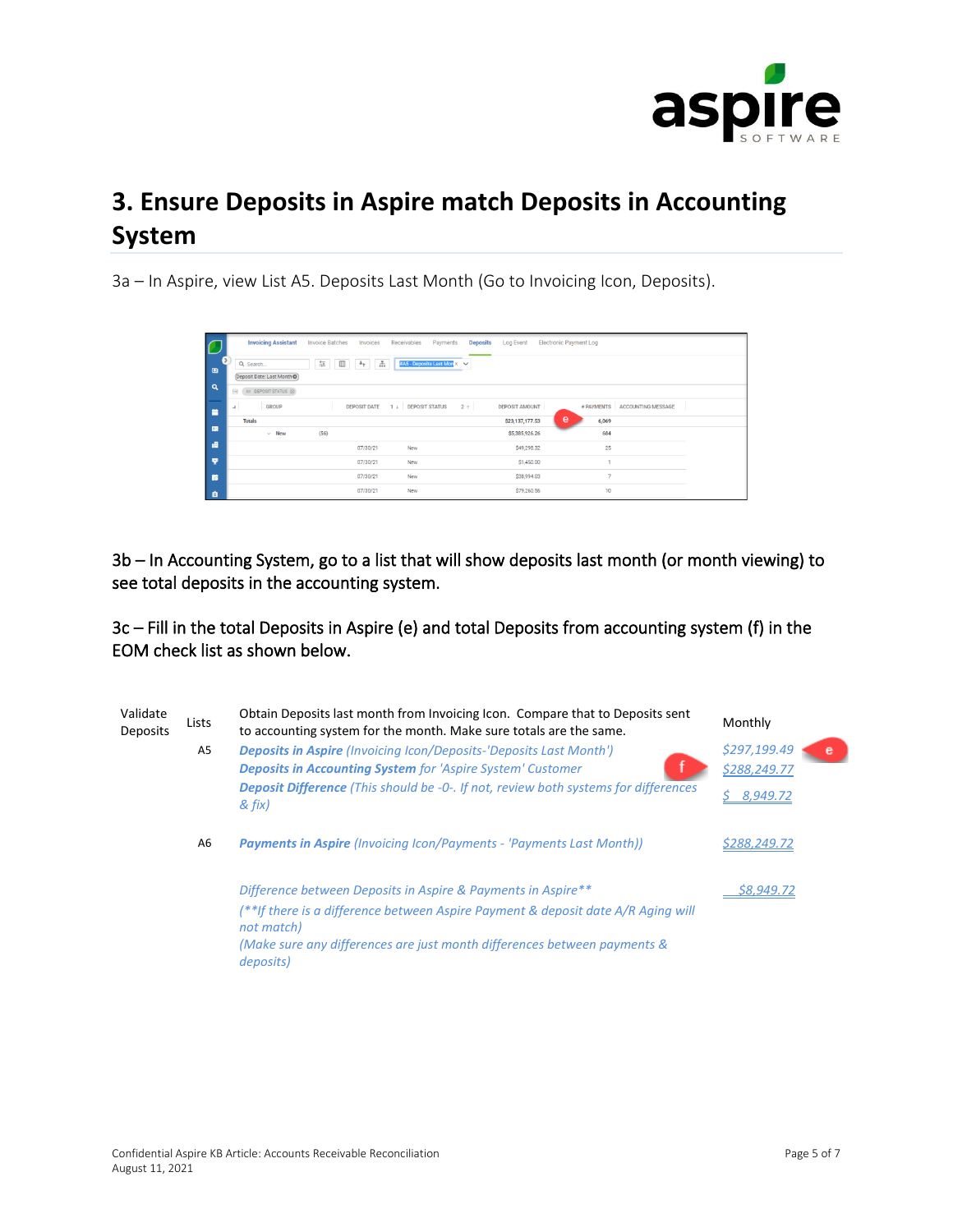

#### 3d – In Aspire, view List A6. Payments Last Month (Go to Invoicing Icon, Payments).

Make sure on this list, all the payments were sent to Accounting  $-$  (g). If not, this can also cause a discrepancy between A/R Aging in both systems.

| $\bullet$ | Q Search<br>(Payment Type: Credit Memo @) (Payment Date: Last Month @) |                   | 華<br>$\blacksquare$ | Æ<br>$+$               |                    | #A6 - Payments Last Mo X $\vee$ |                               |                    |                      |                        |               |
|-----------|------------------------------------------------------------------------|-------------------|---------------------|------------------------|--------------------|---------------------------------|-------------------------------|--------------------|----------------------|------------------------|---------------|
| $\alpha$  | III DEPOSIT DATE @<br>目                                                |                   |                     |                        |                    |                                 |                               |                    |                      |                        |               |
| 晉         | <b>GROUP</b><br>$\Delta$                                               |                   | $\Box$              | <b>ELEC PMT STATUS</b> |                    |                                 | PAYMENT 1 J DEPO 2 1 PAYMENTT |                    | <b>PAYMENT REFER</b> | PAYMENT AMO DEPOSIT ST |               |
|           | <b>Totals</b>                                                          |                   |                     |                        |                    |                                 |                               |                    | g                    | \$8,723,952.42         |               |
| 围         |                                                                        |                   | Π                   |                        | N/A                | 07/01/21                        |                               | Check              | 66949                | \$711.00               |               |
| 画         |                                                                        | $\sim$ 07/01/2021 | (181)               |                        |                    |                                 |                               |                    |                      | S999,716.15            |               |
| v,        |                                                                        |                   |                     |                        | <b>SUCCESS</b>     | 07/01/21                        | 07/01/2021                    | <b>Credit Card</b> |                      | \$47.00                | Sent          |
| 窩         |                                                                        |                   |                     |                        | <b>SUCCESS</b>     | 07/01/21                        | 07/01/2021                    | <b>Credit Card</b> |                      | \$441.00               | Sent          |
|           |                                                                        |                   |                     |                        |                    |                                 |                               |                    |                      |                        |               |
|           | 09/01/18                                                               | 09/05/2018        |                     |                        | <b>Credit Card</b> |                                 | 339107110                     |                    |                      |                        | \$198.75 Sent |

#### 3e – Fill in the total Payments in Aspire (g) in the EOM check list as shown below.

| Validate<br><b>Deposits</b> | Lists          | Obtain Deposits last month from Invoicing Icon. Compare that to Deposits sent<br>to accounting system for the month. Make sure totals are the same. | Monthly      |
|-----------------------------|----------------|-----------------------------------------------------------------------------------------------------------------------------------------------------|--------------|
|                             | A <sub>5</sub> | <b>Deposits in Aspire</b> (Invoicing Icon/Deposits-'Deposits Last Month')                                                                           | \$297,199.49 |
|                             |                | <b>Deposits in Accounting System</b> for 'Aspire System' Customer                                                                                   | \$288,249.77 |
|                             |                | <b>Deposit Difference</b> (This should be -0-. If not, review both systems for differences<br>& fix)                                                | 8,949.72     |
|                             | A6             | <b>Payments in Aspire</b> (Invoicing Icon/Payments - 'Payments Last Month))                                                                         | \$288,249.72 |
|                             |                | Difference between Deposits in Aspire & Payments in Aspire**                                                                                        | \$8,949.72   |
|                             |                | (**If there is a difference between Aspire Payment & deposit date A/R Aging will<br>not match)                                                      |              |
|                             |                | (Make sure any differences are just month differences between payments &<br>deposits)                                                               |              |

#### 3f - Review the Deposits dates on List A6 with Payments date Last Month.

This list is grouped by deposit date. It also shows the payment date. Aspire will deduct from A/R based on the payment date. The accounting system will deduct from A/R based on the deposit date. If these 2 dates are in different months, that would cause the A/R aging to not be the same in both systems.

If the spreadsheets above are filled out correctly:

- Validate Invoiced spreadsheet Difference is \$0 Validate Deposits spreadsheet – Difference is \$0 Difference between Deposits in Aspire & Payments in Aspire\*\* =  $\frac{26}{5}$  8,949.72
- \*\* This difference should be the only discrepancy between Aspire A/R Aging & Accounting A/R Aging.

If that's not the difference:

o Go to the most recent A/R reconciliation that did reconcile.